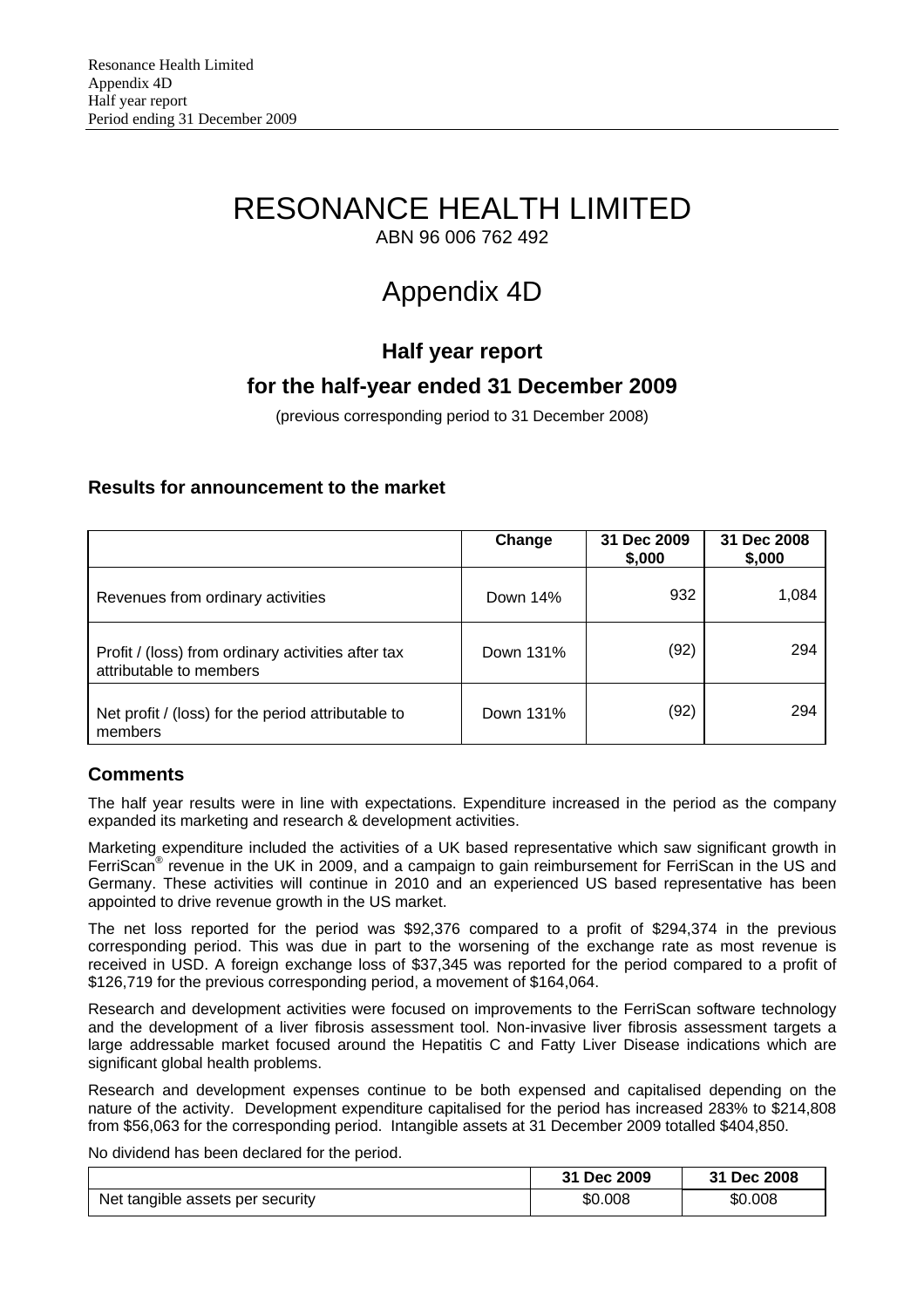

# **Resonance Health Limited**

(ABN 96 006 762 492)

# **Interim Financial Report**

31 December 2009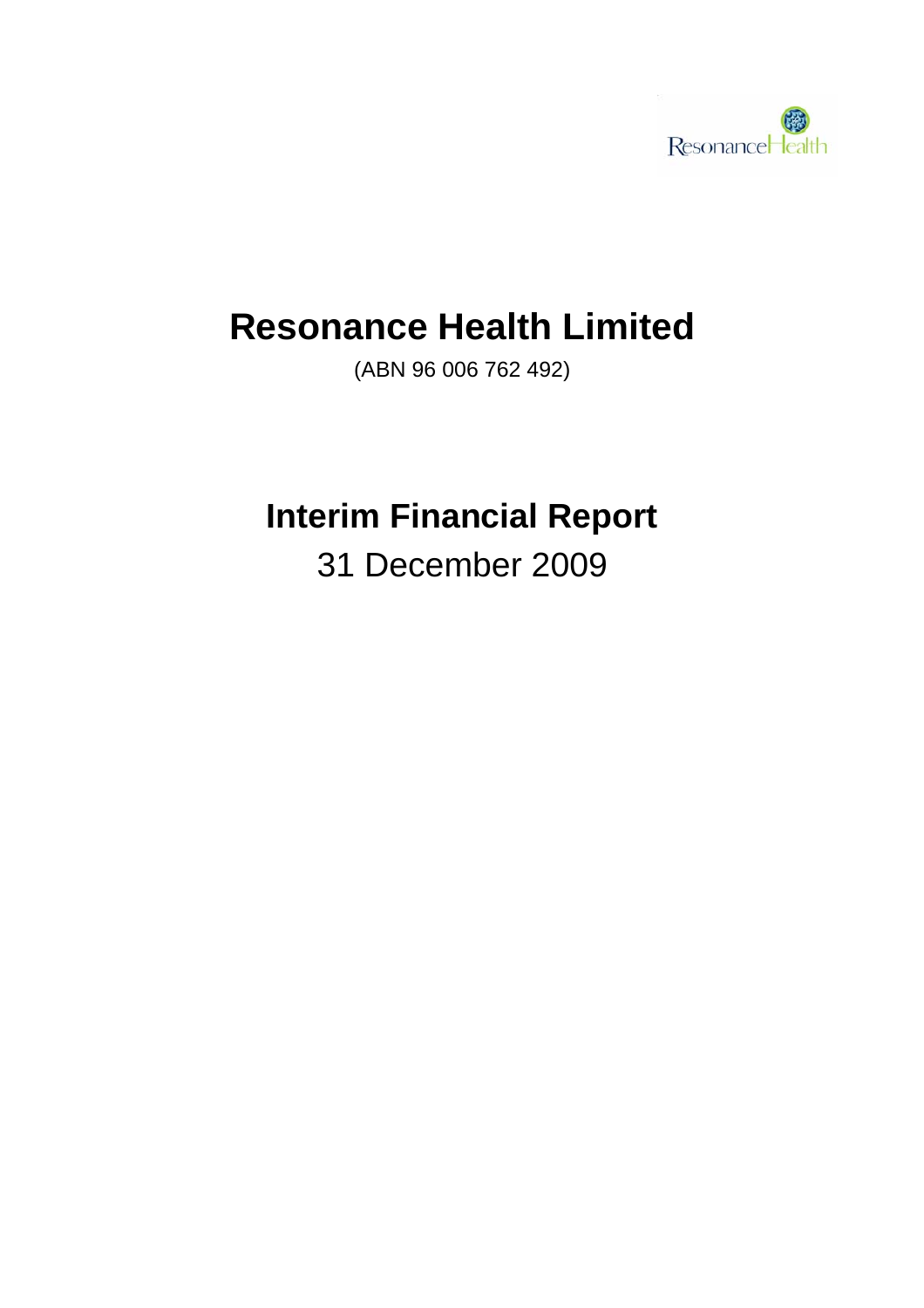# **Corporate Directory**

### **Directors**

Dr Stewart Washer Non executive Chairman

Dr Martin Blake Non executive Director

Ms Liza Dunne Executive Director

Mr Simon Panton Non executive Director

Dr Timothy St. Pierre Executive Director

### **Company secretary**

Ms Eva O'Malley

### **Website and e-mail address**

www.resonancehealth.com Email: info@ferriscan.com

### **Postal address**

PO Box 1135 NEDLANDS WA 6909

### **Stock exchange listing**

Resonance Health Limited shares are listed on the Australian Securities Exchange.

ASX Code: RHT

### **Share registry**

Advanced Share Registry Ltd 150 Stirling Highway Nedlands WA 6009 Tel: +61 8 9389 8033 Fax: +61 8 9389 7871

### **Auditors**

HLB Mann Judd Level 4 130 Stirling Street PERTH WA 6000

#### **Registered office and Principal place of business**

1<sup>st</sup> Floor 216 Stirling Highway CLAREMONT WA 6010 Telephone: 61 8 9286 5300 Facsimile: 61 8 9286 1179

### **Bankers**

National Australia Bank Limited

### **Solicitors**

Cole Legal Unit 9 569 Wellington Street Perth WA 6000

# Directors' Report **2**  Auditor's Independence Declaration **4**  Condensed Statement of Comprehensive Income **5**  Condensed Statement of Financial Position **6**  Condensed Statement of Changes in Equity **7**  Condensed Statement of Cash Flows **8**  Notes to the Condensed Financial Statements **9**  Directors' Declaration **15**  Independent Auditor's Review Report **16**

**Contents Page**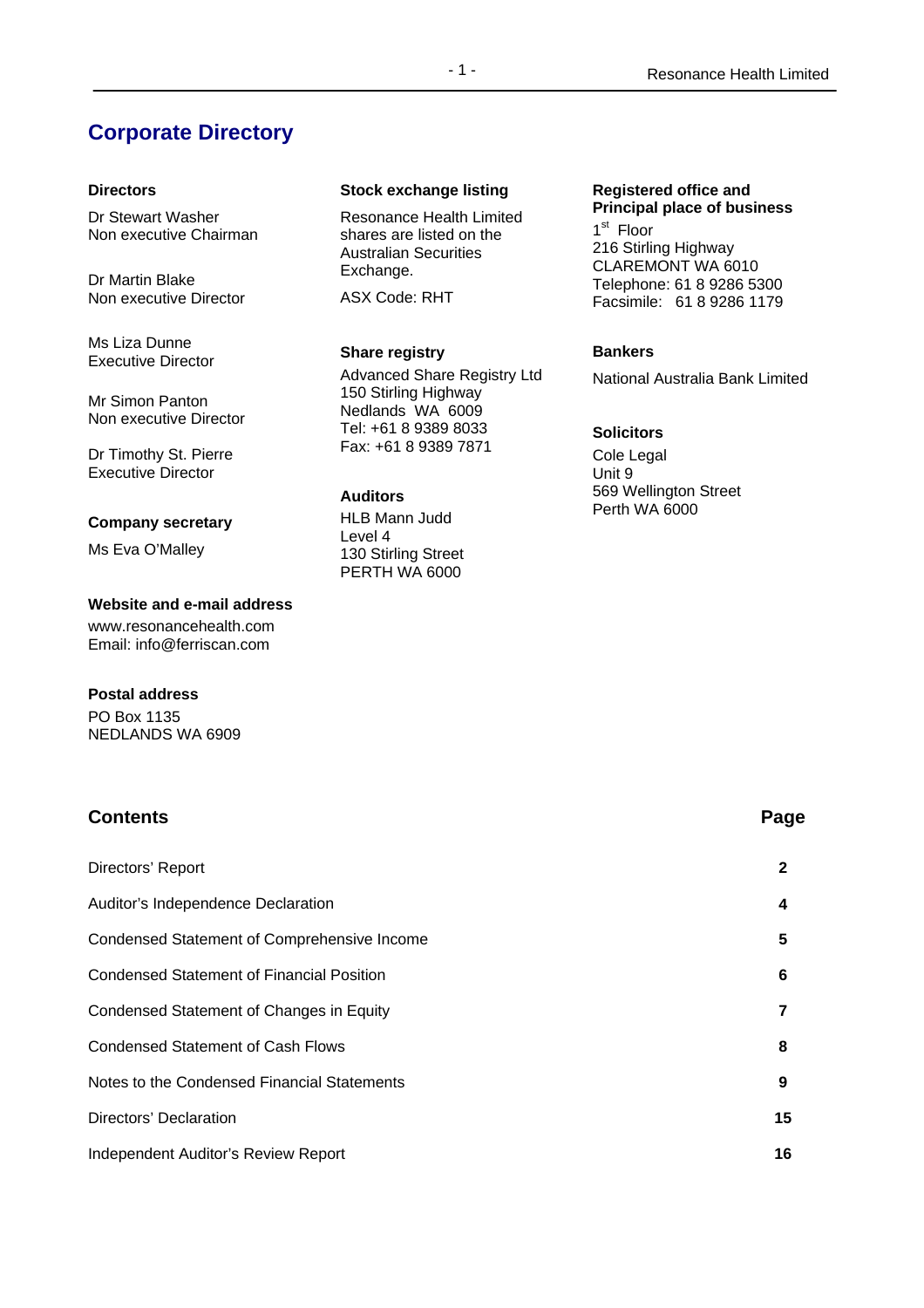## **DIRECTORS' REPORT**

The directors submit the financial report of the consolidated entity Resonance Health Limited (the Company or Resonance Health) for the half year ended 31 December 2009. In order to comply with the provisions of the Corporations Act 2001, the directors report as follows:

### **Directors**

The names of directors who held office during or since the end of the interim and until the date of this report are noted below. Directors were in office for this entire period unless otherwise stated.

| Dr Stewart Washer | Non executive Director - Chairman                 |  |
|-------------------|---------------------------------------------------|--|
| Dr Martin Blake   | Non executive Director                            |  |
| Ms Liza Dunne     | <b>Executive Managing Director</b>                |  |
| Mr Simon Panton   | Non executive Director (appointed 5 October 2009) |  |
| Dr Tim St Pierre  | Executive Director                                |  |

### **Review of Operations**

Resonance Health is a medical technology and services company developing novel medical imaging software to assist in the diagnosis and management of human disease.

The principal activity of Resonance Health during the period was the delivery of FerriScan services for the clinical management of patients with iron overload conditions. Additionally, Resonance Health continues to invest in the research and development of new tools to assist in the non-invasive assessment of disease. Our central image analysis facility provides a range of services to the clinical trial market requiring central imaging services.

### **Financial Summary:**

- Net loss reported for the period was \$92,376 compared to a profit of \$294,374 in the previous corresponding period. FerriScan revenue decreased 11% to \$891,497 from \$1,003,193 in the previous corresponding period reflecting a worsening exchange rate and fluctuations in the service provision to clinical trials.
- An increasing percentage of sales revenue was derived from the routine clinical use of FerriScan, outside the clinical trial market.
- As the majority of Resonance Health's revenues are received in US dollars, a foreign exchange loss of \$37,345 for the period has been recorded compared to a foreign exchange gain of \$126,719 in the corresponding period.
- Expenditure in the Statement of Comprehensive Income increased 8% to \$986,715 from \$916,592 primarily as a result of increased marketing and reimbursement activities.
- Intangible assets, representing capitalised development expenditure, totalled \$404,850 at the end of the period, compared to \$56,063 at the end of the corresponding prior period.
- Resonance Health has no debt and \$2.5m in cash and equivalents at the end of the period, compared to \$2.7m for the corresponding prior period.

### **Operational Summary:**

- FerriScan Rapide was launched in September 2009 and was well received by the market. FerriScan Rapide provided a 60% reduction in MR scan time providing a significant improvement for patients and improved cost effectiveness for MRI centres.
- Resonance Health participated in the annual Sickle Cell Conference in Orlando, USA in October 2009. There are approximately 100,000 people suffering from the sickle cell disease in the US and approximately 15% are regularly transfused and could benefit from access to the FerriScan test.
- Resonance Health has agreed a formal collaboration with the Thalassaemia International Federation (TIF) who recognise the significant value of the FerriScan test to the world wide thalassemic community. Resonance Health and TIF will be participating in joint educational and marketing activities on the topic of iron overload management and the role of FerriScan in patient management.
- The UK Sickle Cell Society has formally recommended FerriScan for the management of sickle cell patients with iron overload. There are approximately 15,000 sickle cell patients in the UK of whom a large fraction receive blood transfusion for disease management and quickly become iron loaded. The Society is now seeking national funding for their program.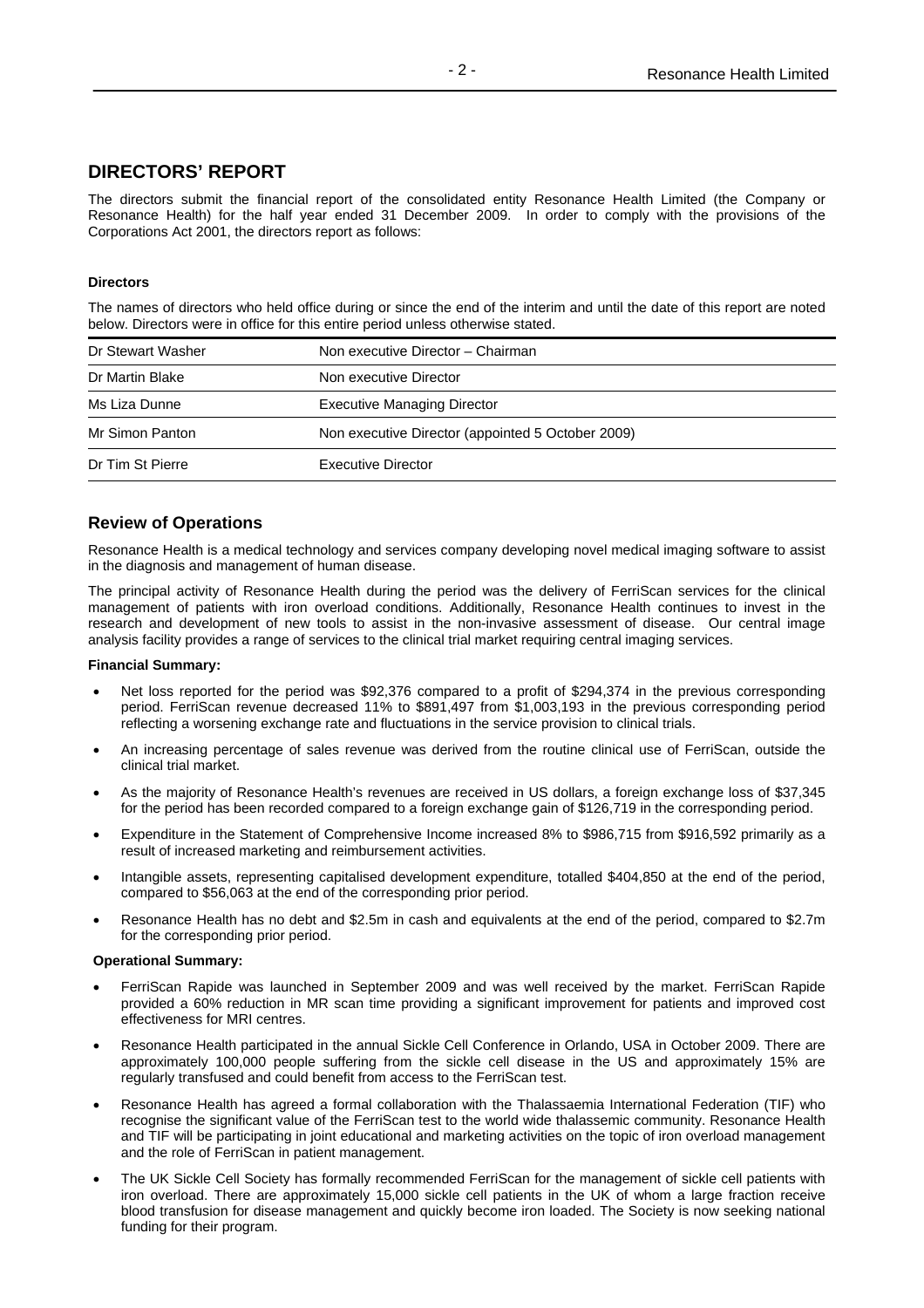# **DIRECTORS' REPORT (Continued)**

- Dr Tim St Pierre was invited to speak on FerriScan and iron overload management at the national Cooley's Anemia Symposium in October 2009.
- An application for FerriScan reimbursement in Australia was lodged in June 2008 and the Company is hopeful of a decision by mid 2010.
- Further FerriScan funding approvals have been received at other medical centres in the UK.
- An experienced VP Business Development has been engaged in the US to drive revenue growth and reimbursement for FerriScan in that market.
- Resonance Health has progressed the development of FibroScreen™ for the measurement of liver fibrosis. Results of the initial phase of the project are expected by the end of Q1 2010.

### **Auditor's Independence Declaration**

Section 307C of the Corporations Act 2001 requires our auditors, HLB Mann Judd, to provide the directors of the company with an Independence Declaration in relation to the review of the interim financial report. This Independence Declaration is set out on page 4 and forms part of this directors' report for the half-year ended 31 December 2009.

This report is signed in accordance with a resolution of the Board of Directors made pursuant to s.306(3) of the Corporations Act 2001.

Dr Stewart Washer Chairman

Dated this 22nd day of February 2010.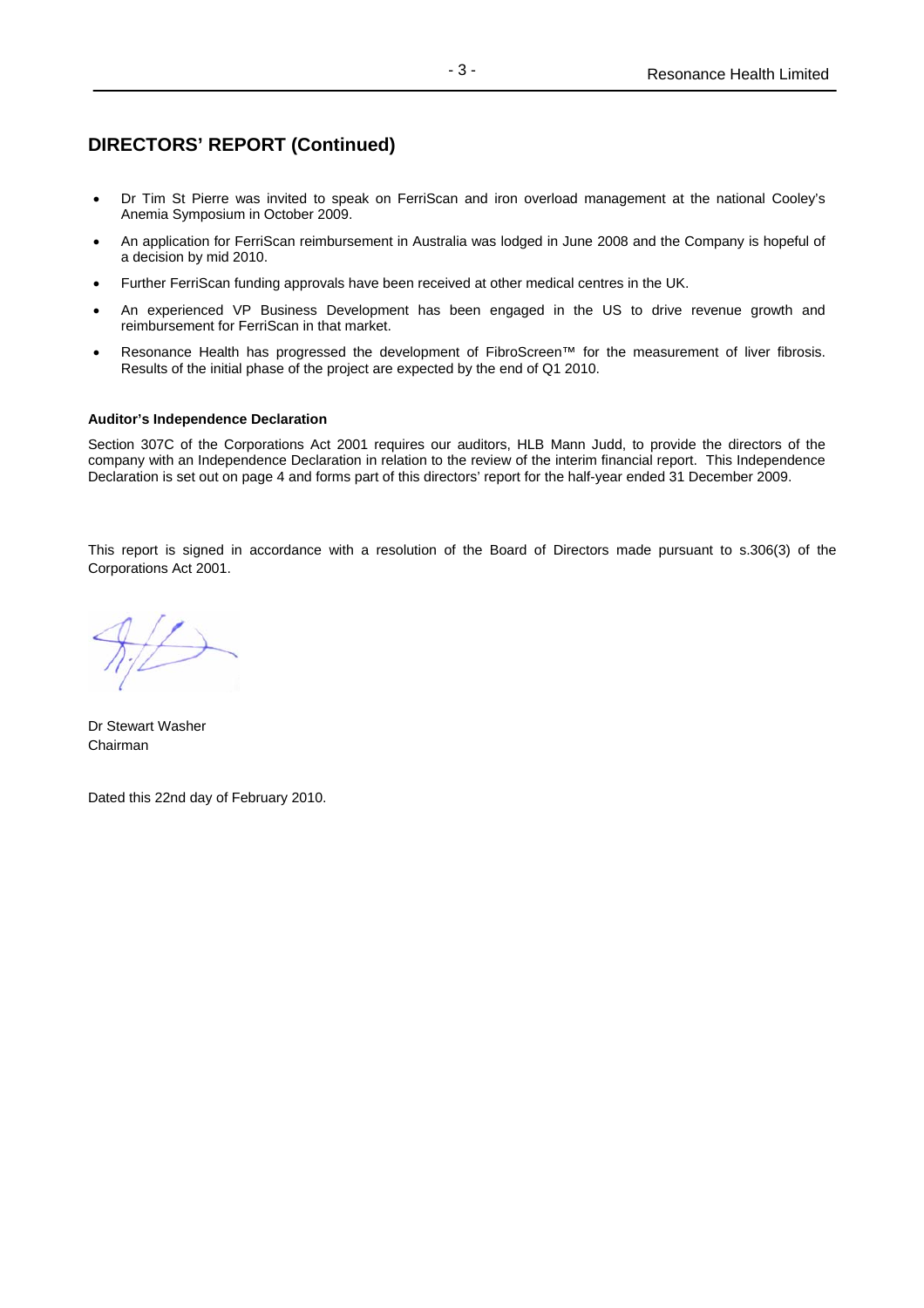

### **Auditors' Independence Declaration**

As lead auditor for the review of the financial report of Resonance Health Limited for the half year ended 31 December 2009, I declare that to the best of my knowledge and belief, there have been no contraventions of:

- a) the auditor independence requirements of the Corporations Act 2001 in relation to the review; and
- b) any applicable code of professional conduct in relation to the review.

This declaration is in respect of Resonance Health Limited and the entities it controlled during the period.

**Perth, Western Australia** N G NEILL

Mormor Glad

**22 February 2010 Partner, HLB Mann Judd**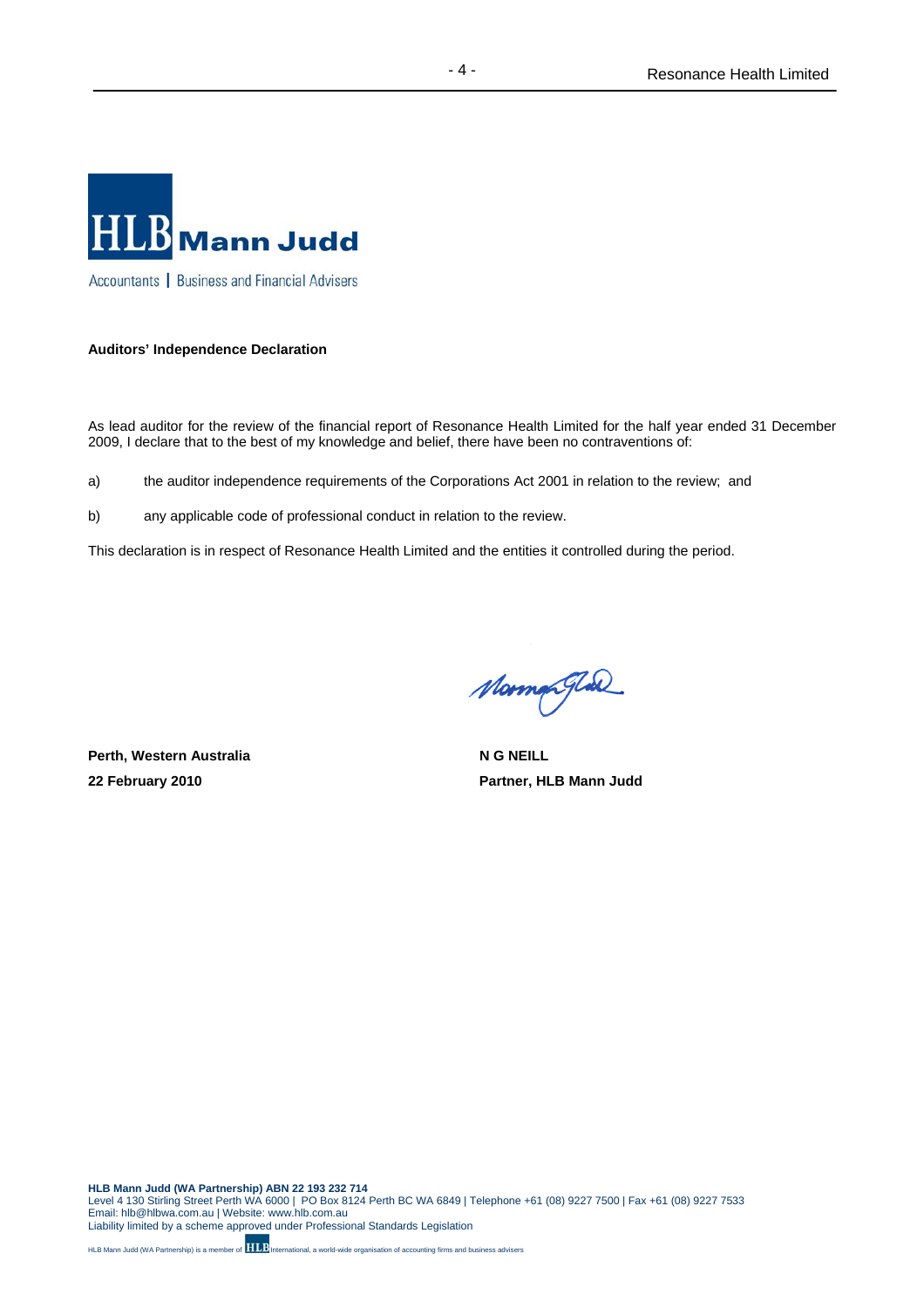# **CONDENSED STATEMENT OF COMPREHENSIVE INCOME FOR THE HALF YEAR ENDED 31 DECEMBER 2009**

|                                                                                   | Consolidated   |                           |                           |
|-----------------------------------------------------------------------------------|----------------|---------------------------|---------------------------|
|                                                                                   | <b>Notes</b>   | 31 December<br>2009<br>\$ | 31 December<br>2008<br>\$ |
| <b>Continuing operations</b>                                                      |                |                           |                           |
| Revenue                                                                           | $\overline{2}$ | 931,684                   | 1,084,247                 |
| Foreign exchange (loss)/gain                                                      |                | (37, 345)                 | 126,719                   |
| Employee benefits expense                                                         |                | (565, 619)                | (496, 819)                |
| Consulting and professional services                                              |                | (47, 157)                 | (127, 648)                |
| Advertising and marketing                                                         |                | (113, 727)                | (36, 658)                 |
| Research and development expense                                                  |                | (43, 333)                 | (52, 592)                 |
| Depreciation and amortisation expense                                             |                | (13, 820)                 | (12,605)                  |
| Statutory and compliance                                                          |                | (70, 440)                 | (55, 614)                 |
| Travel                                                                            |                | (18, 179)                 | (20, 825)                 |
| Other expenses                                                                    |                | (114, 440)                | (113, 831)                |
| (Loss)/profit before income tax benefit                                           |                | (92, 376)                 | 294,374                   |
| Income tax benefit                                                                |                |                           |                           |
| Net (loss)/profit for the period                                                  |                | (92, 376)                 | 294,374                   |
| Other comprehensive income                                                        |                |                           |                           |
| Exchange differences on translation of foreign operations                         |                |                           | 165                       |
| Other comprehensive income for the period, net of tax                             |                |                           | 165                       |
| Total comprehensive income for the period attributable to<br>owners of the parent |                | (92, 376)                 | 294,539                   |
| Basic (loss)/earnings per share from continuing operations<br>(cents per share)   |                | (0.03)                    | 0.08                      |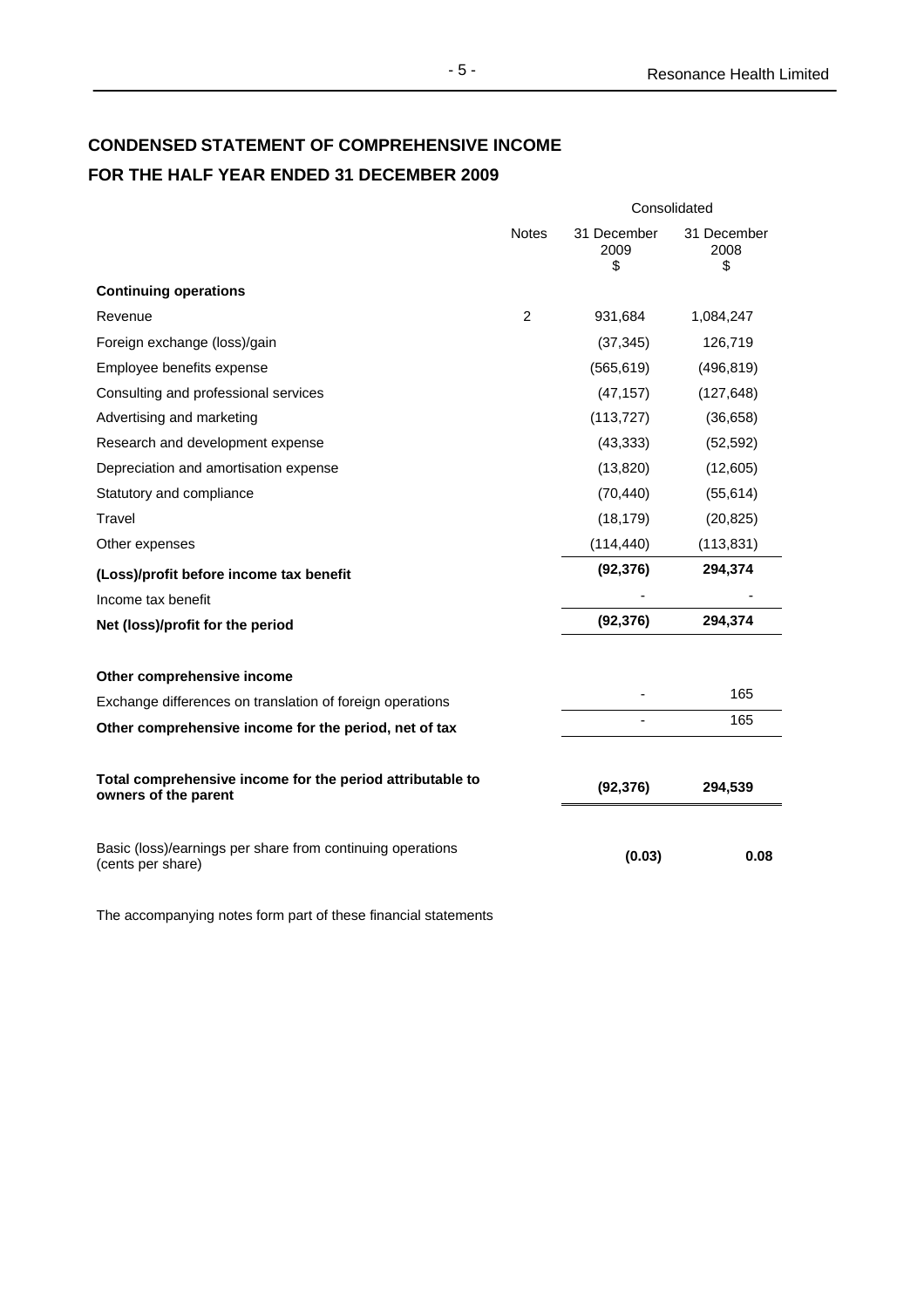# **CONDENSED STATEMENT OF FINANCIAL POSITION**

# **AS AT 31 DECEMBER 2009**

|                                  |              | Consolidated                        |                |  |
|----------------------------------|--------------|-------------------------------------|----------------|--|
|                                  | <b>Notes</b> | 31 December 2009 30 June 2009<br>\$ | \$             |  |
| <b>Assets</b>                    |              |                                     |                |  |
| <b>Current Assets</b>            |              |                                     |                |  |
| Cash and cash equivalents        |              | 2,532,413                           | 2,644,938      |  |
| Trade and other receivables      |              | 484,339                             | 712,317        |  |
| Other financial assets           |              | 4,949                               | 2,651          |  |
| Other                            |              | 144,564                             | 77,901         |  |
| <b>Total Current Assets</b>      |              | 3,166,265                           | 3,437,807      |  |
| <b>Non-Current Assets</b>        |              |                                     |                |  |
| Property, plant and equipment    |              | 59,861                              | 61,103         |  |
| Intangible assets                | 3            | 404,850                             | 190,042        |  |
| <b>Total Non-Current Assets</b>  |              | 464,711                             | 251,145        |  |
| <b>Total Assets</b>              |              | 3,630,976                           | 3,688,952      |  |
| <b>Liabilities</b>               |              |                                     |                |  |
| <b>Current Liabilities</b>       |              |                                     |                |  |
| Trade and other payables         |              | 292,840                             | 319,874        |  |
| Employee entitlements            |              | 54,467                              | 41,307         |  |
| Other                            |              | 63,786                              | 25,512         |  |
| <b>Total Current Liabilities</b> |              | 411,093                             | 386,693        |  |
| <b>Total Liabilities</b>         |              | 411,093                             | 386,693        |  |
| <b>Net Assets</b>                |              | 3,219,883                           | 3,302,259      |  |
| <b>Equity</b>                    |              |                                     |                |  |
| <b>Issued capital</b>            | 4            | 67,524,039                          | 67,514,039     |  |
| Reserves                         |              | 83,408                              | 83,408         |  |
| <b>Accumulated losses</b>        |              | (64, 387, 564)                      | (64, 295, 188) |  |
| <b>Total Equity</b>              |              | 3,219,883                           | 3,302,259      |  |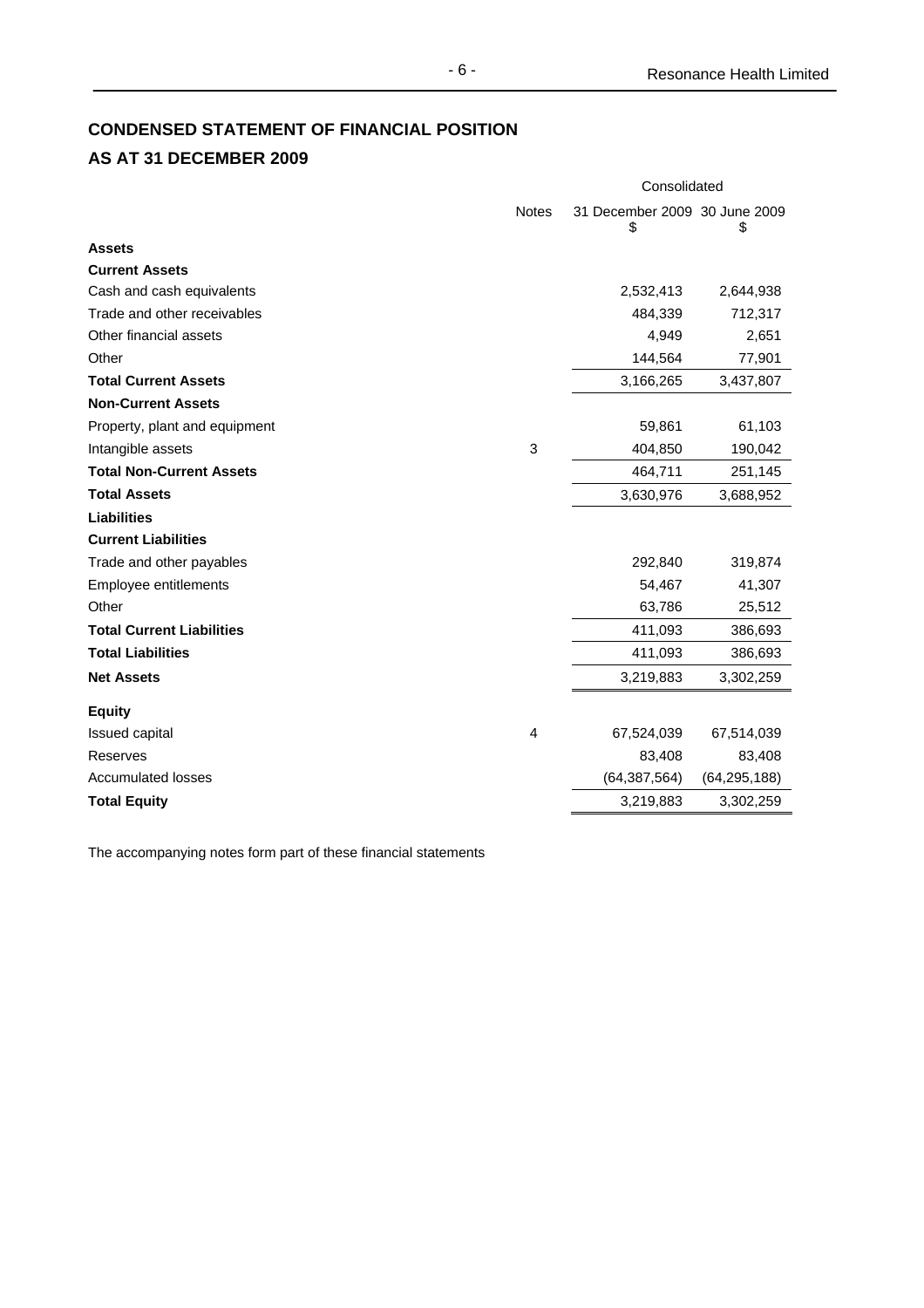# **CONDENSED STATEMENT OF CHANGES IN EQUITY FOR THE HALF YEAR ENDED 31 DECEMBER 2009**

|                                                     | Consolidated   |                       |                                                             |               |                 |
|-----------------------------------------------------|----------------|-----------------------|-------------------------------------------------------------|---------------|-----------------|
|                                                     | Issued capital | Accumulated<br>losses | Foreign<br>Currency<br><b>Translation Option</b><br>Reserve | Reserve       | Total<br>Equity |
|                                                     | \$             | \$                    | \$                                                          | \$            | \$              |
| Balance at 1 July 2008                              | 67,504,039     | (64, 912, 239)        |                                                             | 17,045 66,284 | 2,675,129       |
| Profit attributable to members of the parent entity |                | 294,374               |                                                             |               | 294,374         |
| Movement in foreign currency translation reserve    |                |                       | 165                                                         |               | 165             |
| Total comprehensive income for the period           |                | 294,374               | 165                                                         |               | 294,539         |
| Shares issued during the half year                  | 10,000         |                       |                                                             |               | 10,000          |
| <b>Balance at 31 December 2008</b>                  | 67,514,039     | (64, 617, 865)        | 17,210                                                      | 66,284        | 2,979,668       |
| Balance at 1 July 2009                              | 67,514,039     | (64, 295, 188)        |                                                             | 17,124 66,284 | 3,302,259       |
| (Loss) attributable to members of the parent entity |                | (92, 376)             |                                                             |               | (92, 376)       |
| Total comprehensive income for the period           |                | (92, 376)             |                                                             |               | (92, 376)       |
| Shares issued during the half year                  | 10,000         |                       |                                                             |               | 10,000          |
| <b>Balance at 31 December 2009</b>                  | 67,524,039     | (64, 387, 564)        | 17,124 66,284                                               |               | 3,219,883       |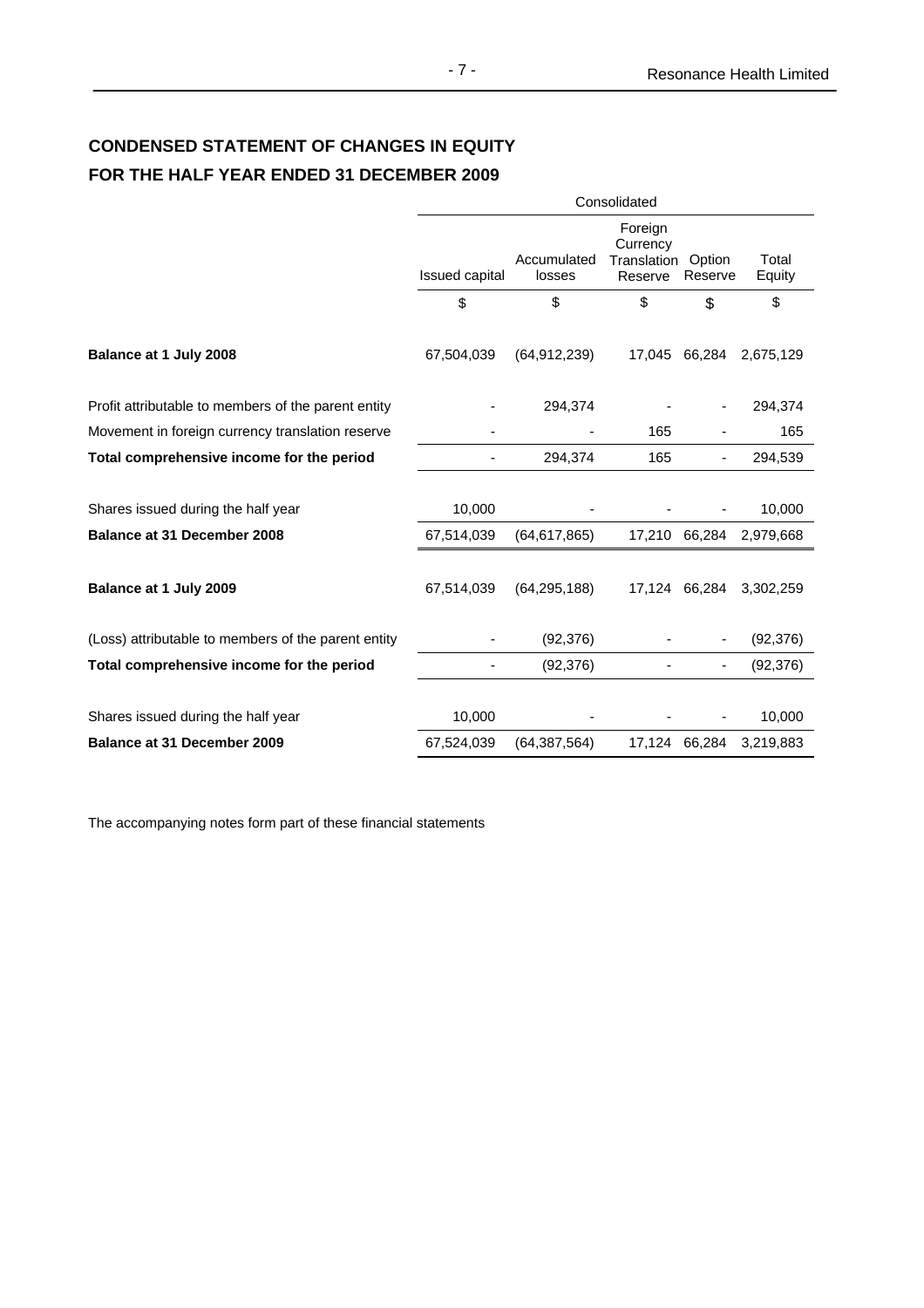# **CONDENSED STATEMENT OF CASH FLOWS FOR THE HALF YEAR ENDED 31 DECEMBER 2009**

|                                                       | Consolidated              |                           |  |
|-------------------------------------------------------|---------------------------|---------------------------|--|
|                                                       | 31 December<br>2009<br>\$ | 31 December<br>2008<br>\$ |  |
|                                                       | Inflows/(Outflows)        |                           |  |
| Cash flows from operating activities                  |                           |                           |  |
| Receipts from customers                               | 1,096,639                 | 1,105,458                 |  |
| Payments to suppliers and employees                   | (959, 455)                | (823, 977)                |  |
| Interest received                                     | 43,032                    | 83,773                    |  |
| Net cash provided by / (used in) operating activities | 180,216                   | 365,254                   |  |
| Cash flows from investing activities                  |                           |                           |  |
| Payments for property, plant and equipment            | (33, 450)                 | (7, 513)                  |  |
| Payments for research and development                 | (259, 291)                | (40, 992)                 |  |
| Net cash provided by / (used in) investing activities | (292, 741)                | (48, 505)                 |  |
| Cash flows from financing activities                  |                           |                           |  |
| Proceeds from issue of shares                         |                           |                           |  |
| Repayment of borrowings                               |                           |                           |  |
| Net cash provided by/(used in) financing activities   |                           |                           |  |
| Net increase/(decrease) in cash held                  | (112, 525)                | 316,749                   |  |
| Cash and cash equivalents at 1 July                   | 2,644,938                 | 2,381,870                 |  |
| Cash and cash equivalents at 31 December              | 2,532,413                 | 2,698,619                 |  |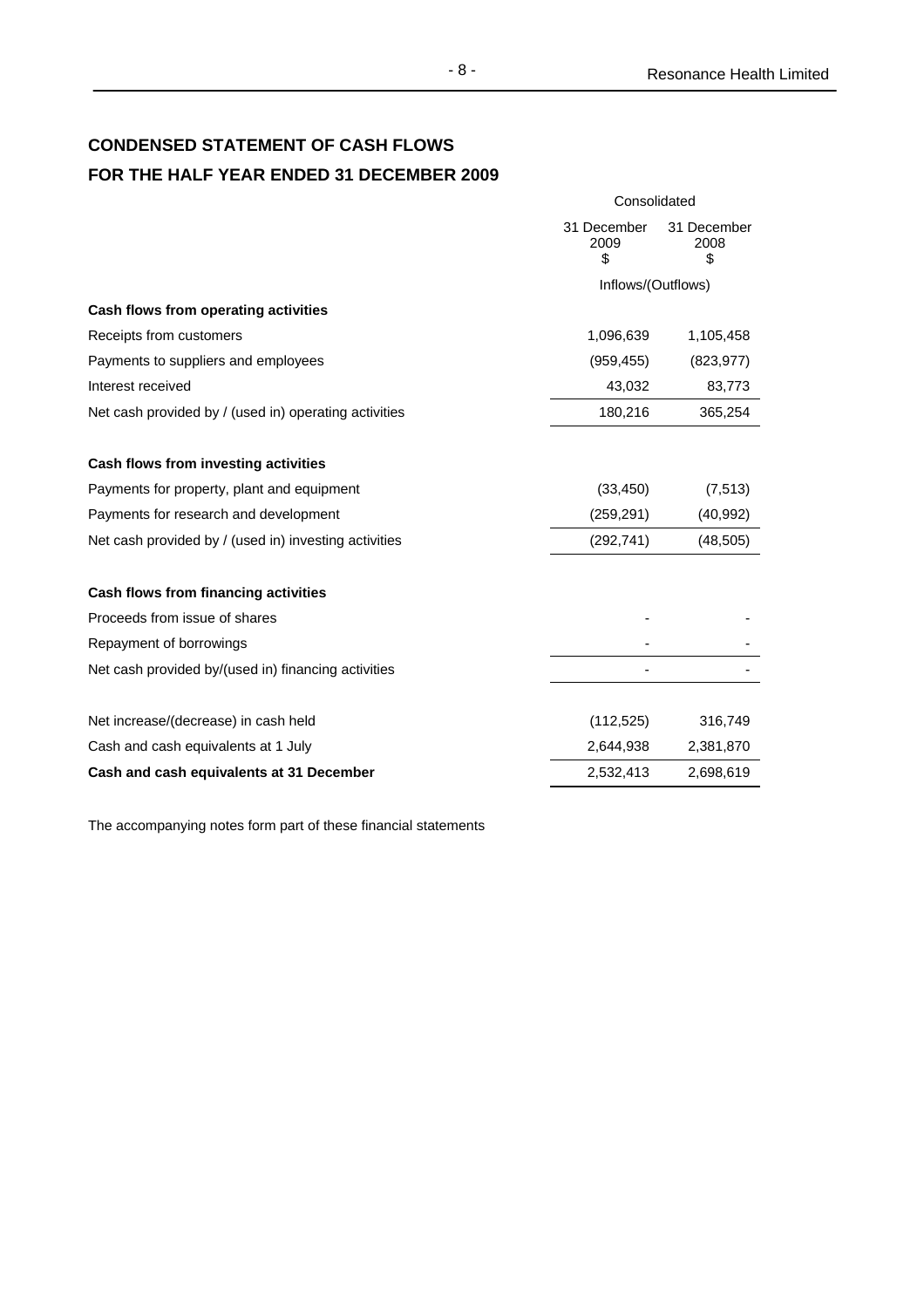### **NOTE 1: STATEMENT OF SIGNIFICANT ACCOUNTING POLICIES**

### **Statement of Compliance**

The interim consolidated financial statements are a general purpose financial report prepared in accordance with the requirements of the Corporations Act 2001, applicable accounting standards including AASB 134 'Interim Financial Reporting', Accounting Interpretations and other authoritative pronouncements of the Australian Accounting Standards Board ('AASB'). Compliance with AASB 134 ensures compliance with IAS 34 'Interim Financial Reporting'.

This condensed half-year report does not include full disclosures of the type normally included in an annual financial report. Therefore, it cannot be expected to provide as full an understanding of the financial performance, financial position and cash flows of the group as in the full financial report.

It is recommended that this financial report be read in conjunction with the annual financial report for the year ended 30 June 2009 and any public announcements made by Resonance Health Limited and its subsidiaries during the half-year in accordance with continuous disclosure requirements arising under the Corporations Act 2001 and the ASX Listing Rules.

The accounting policies adopted are consistent with those of the previous financial year and corresponding interim reporting period, except as set out below.

#### **Basis of Preparation**

The interim report has been prepared on a historical cost basis, except for the revaluation of certain financial instruments. Cost is based on the fair value of the consideration given in exchange for assets. The Company is domiciled in Australia and all amounts are presented in Australian dollars, unless otherwise noted.

For the purpose of preparing the interim report, the half-year has been treated as a discrete reporting period.

#### **Significant accounting judgments and key estimates**

The preparation of interim financial reports requires management to make judgments, estimates and assumptions that affect the application of accounting policies and the reported amounts of assets, liabilities, income and expense. Actual results may differ from these estimates.

In preparing this interim report the significant judgments made by management in applying the Group's accounting policies and the key sources of estimation of uncertainty were the same as those that applied to the consolidated financial report for the year ended 30 June 2009.

### **Adoption of new and revised Accounting Standards**

In the half-year ended 31 December 2009, the Group has reviewed all of the new and revised Standards and Interpretations issued by the AASB that are relevant to its operations and effective for annual reporting periods beginning on or after 1 July 2009.

It has been determined by the Group that there is no impact, material or otherwise, of the new and revised Standards and Interpretations on its business and, therefore, no change is necessary to Group accounting policies.

The Group has also reviewed all new Standards and Interpretations that have been issued but are not yet effective for the half year ended 31 December 2009. As a result of this review the Directors have determined that there is no impact, material or otherwise, of the new and revised Standards and Interpretations on its business and, therefore, no change necessary to Group accounting policies.

During the current period, certain accounting policies have changed as a result of new or revised accounting standards which became operative for the annual reporting period commencing on 1 July 2009.

The affected policies and standards are:

- Principles of consolidation revised AASB127 *Consolidated and Separate Financial Statements* and changes made by AASB 2008-7 *Amendments to Australian Accounting Standards – Cost of an Investment in a Subsidiary, Jointly Controlled Entity or Associate*
- Segment reporting new AASB 8 *Operating Segments*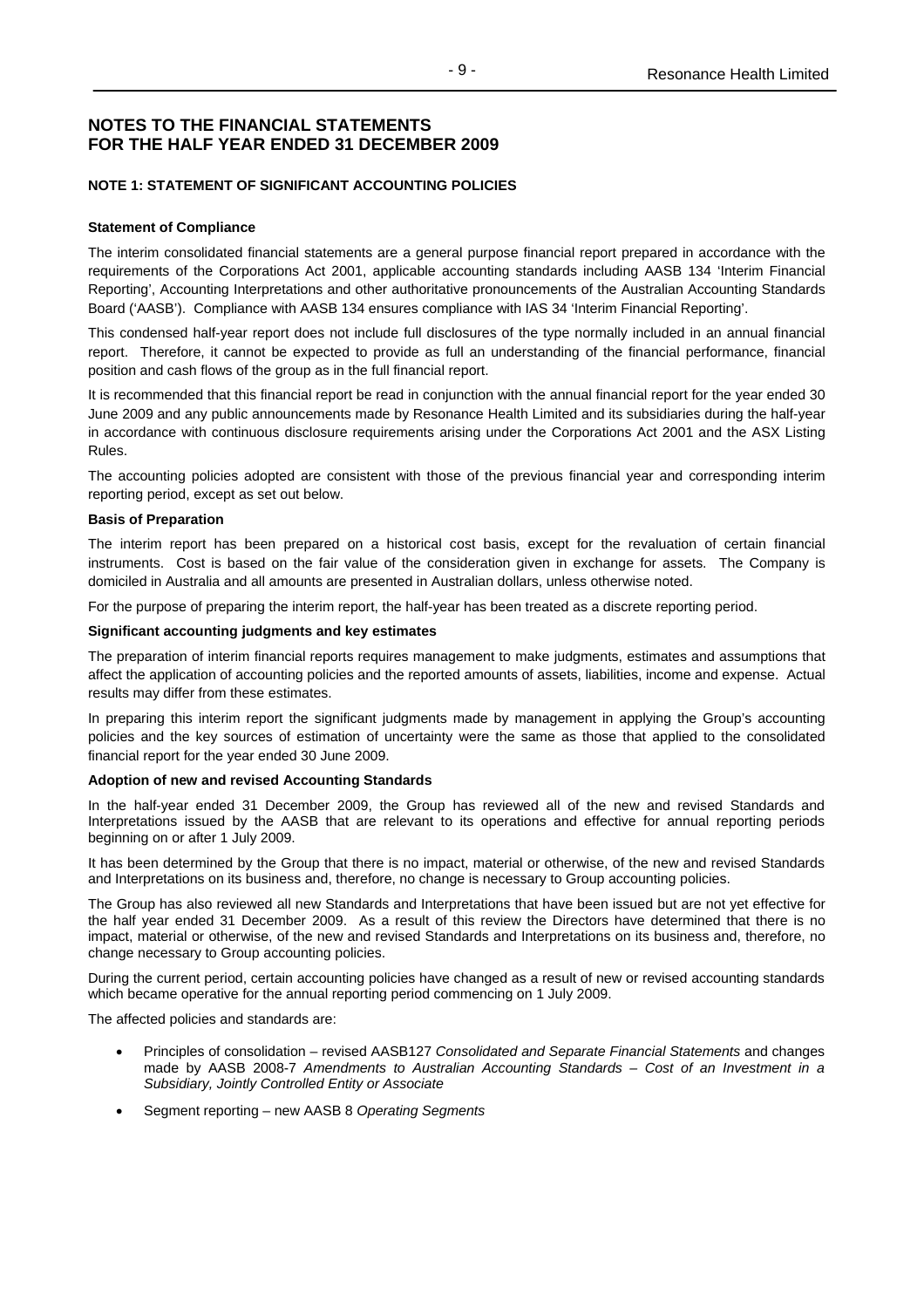### **NOTE 1: STATEMENT OF SIGNIFICANT ACCOUNTING POLICIES (Continued)**

#### **Principles of Consolidation**

AASB 127 (revised) required the effects of all transactions with non-controlling interests to be recorded in equity if there is no change in control and these transactions will no longer result in goodwill or gain and losses. This is different to the Group's previous accounting policy where transactions with minority interests were treated as transactions with parties external to the group.

The standard also specifies the accounting when control is lost. Any remaining interest in the entity must be remeasured to fair value and a gain or loss is recognised in profit or loss. This is consistent with the entity's previous accounting policy if significant influence is not retained.

The Group will in future allocate losses to the non-controlling interest in its subsidiaries even if the accumulated losses should exceed the non-controlling interest in the subsidiary's equity. Under the previous policy, excess losses were allocated to the parent entity.

Lastly, dividends received from investments in subsidiaries, jointly controlled entities or associates after 1 July 2009 are recognised as revenue even if they are pad out of pre-acquisition profits. However, the investment may need to be tested for impairment as a result of the dividend payment. Under the entity's previous policy, these dividends would have been deducted from the cost of the investment.

The changes were implemented prospectively from 1 July 2009. There has been no impact on the current period as none of the non-controlling interests have a deficit balance. There have also been no transactions whereby an interest in an entity is retained after the loss of control of that entity, no transactions with non-controlling interests and no dividends paid out of pre-acquisition profits.

#### **Segment Reporting**

The Group has applied AASB 8 *Operating Segments* from 1 July 2009. AASB 8 requires a 'management approach' under which segment information is presented on the same basis as that used for internal reporting purposes.

Operating segments are now reported in a manner that is consistent with the internal reporting provided to the chief operating decision maker. The chief operating decision-maker has been identified as the Board of Resonance Health Limited.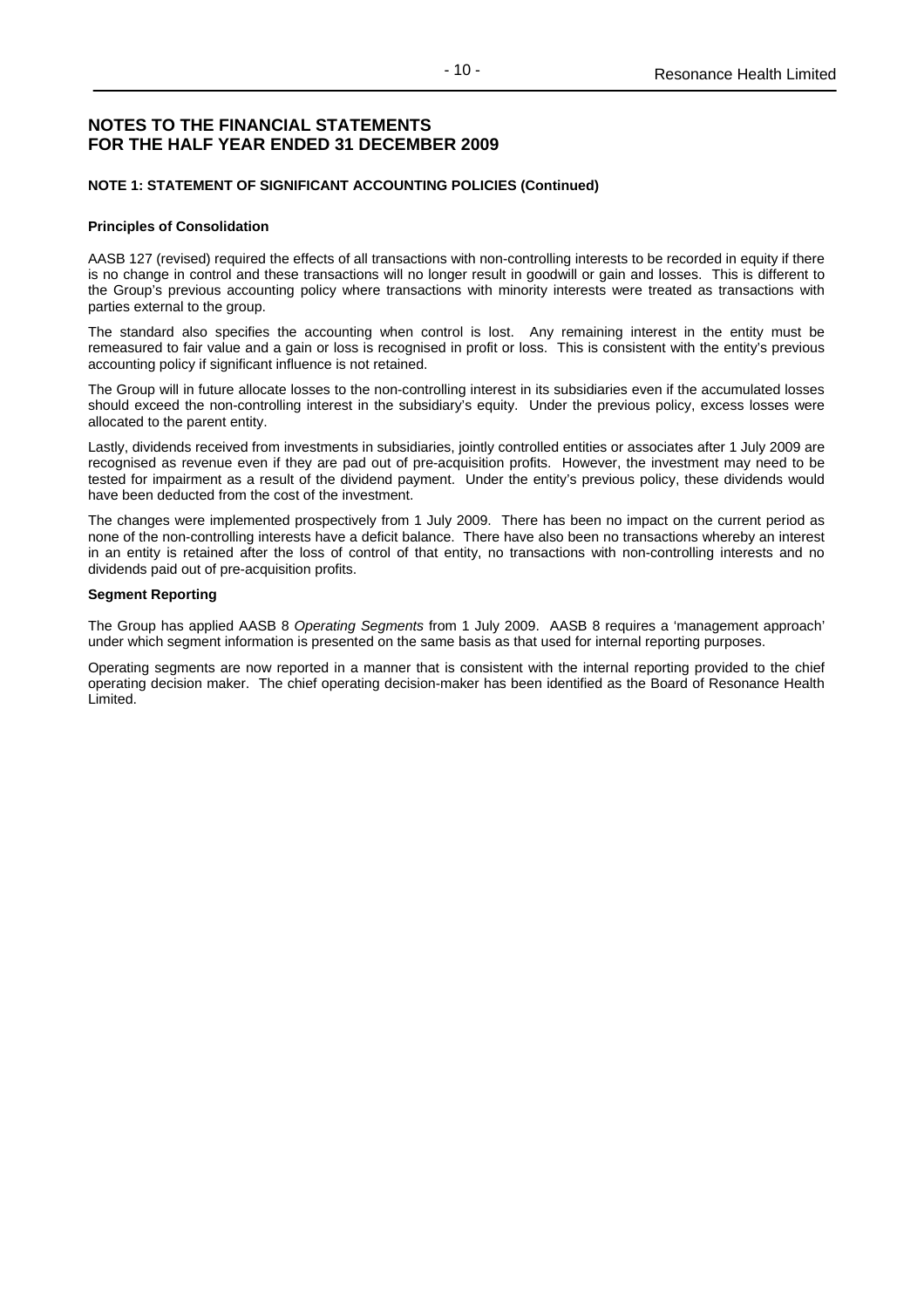| NOTE 2: PROFIT / (LOSS) BEFORE INCOME TAX                                                              | Consolidated              |                           |  |
|--------------------------------------------------------------------------------------------------------|---------------------------|---------------------------|--|
|                                                                                                        | 31 December<br>2009<br>\$ | 31 December<br>2008<br>\$ |  |
| The following revenue items are relevant in explaining the financial performance for<br>the half-year: |                           |                           |  |
| Liver scan income                                                                                      | 891,497                   | 1,003,193                 |  |
| Interest received                                                                                      | 40,187                    | 81,054                    |  |
|                                                                                                        | 931,684                   | 1,084,247                 |  |
| <b>NOTE 3: INTANGIBLE ASSETS</b>                                                                       | Consolidated              |                           |  |
|                                                                                                        | 31 December<br>2009<br>\$ | 30 June<br>2009<br>\$     |  |
| Development expenditure                                                                                | 404,850                   | 190,042                   |  |

Development expenditure relates to costs incurred in developing MRI tools for the diagnosis and clinical management of human disease.

During the current period this development was related primarily to improvements to the FerriScan software technology and the development of a liver fibrosis assessment tool.

FerriScan Rapide was launched in September 2009. This product provides a 60% reduction in the MR scan time providing a significant improvement for patients and improved cost effectiveness for MRI centres.

Development of the liver fibrosis assessment tool has progressed with results from the initial phase of the project expected by the end of Quarter 1 2010.

The recoupment of development expenditure is dependent on the successful development and commercialisation or sale of the technology developed. The directors are required to assess at each reporting date whether there is an indication that an asset may be impaired. If any such indication exists an estimate is made of the asset's recoverable amount. Where the asset's carrying value exceeds the estimated recoverable amount a provision for impairment is recognised.

The FerriScan technology owned by the Company has a nil carrying value on the Condensed Statement of Financial Position as a result of an impairment loss of \$12,786,888 recorded in the 2006 financial year.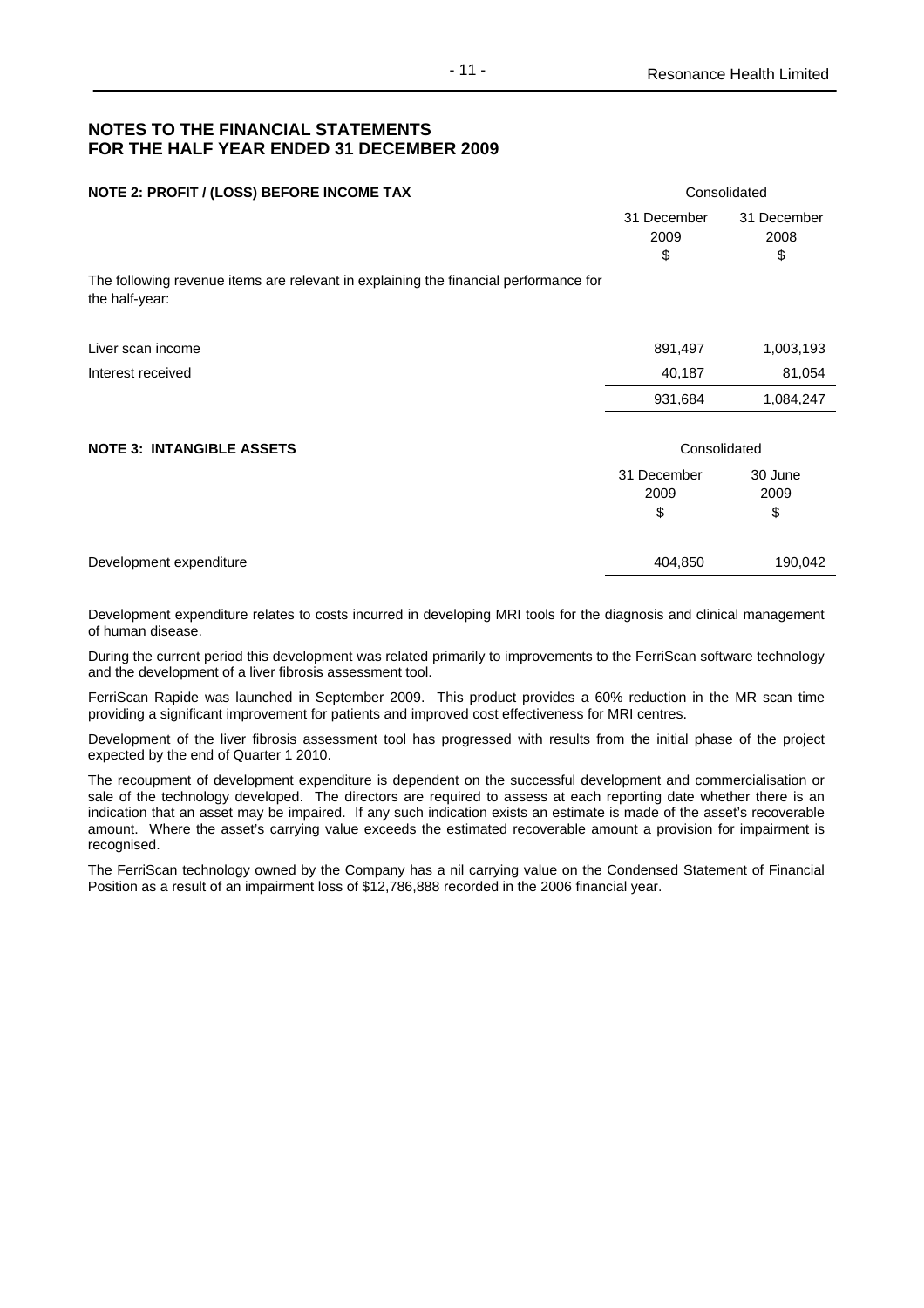| <b>NOTE 4: ISSUED CAPITAL</b>                               | Consolidated               |                        |  |  |
|-------------------------------------------------------------|----------------------------|------------------------|--|--|
|                                                             | 31 December<br>2009<br>\$  | 30 June<br>2009<br>\$  |  |  |
| Ordinary shares                                             |                            |                        |  |  |
| Issued and fully paid                                       | 67,524,023                 | 67,514,023             |  |  |
|                                                             | 31 December<br>2009<br>No. | 30 June<br>2009<br>No. |  |  |
| Movements in ordinary shares on issue                       |                            |                        |  |  |
| At 1 July 2009                                              | 360,065,005                | 360,065,005            |  |  |
| Issue of shares at \$0.0273 to Managing Director            | 366,770                    |                        |  |  |
| At 31 December 2009                                         | 360,431,775                | 360,065,005            |  |  |
|                                                             | 31 December<br>2009<br>\$  | 30 June<br>2009<br>\$  |  |  |
| Incentive shares                                            |                            |                        |  |  |
| Issued and fully paid                                       | 16                         | 16                     |  |  |
|                                                             | No.                        | No.                    |  |  |
| Class G Incentive shares on issue (expiry date 31 May 2010) | 3,000,000                  | 3,000,000              |  |  |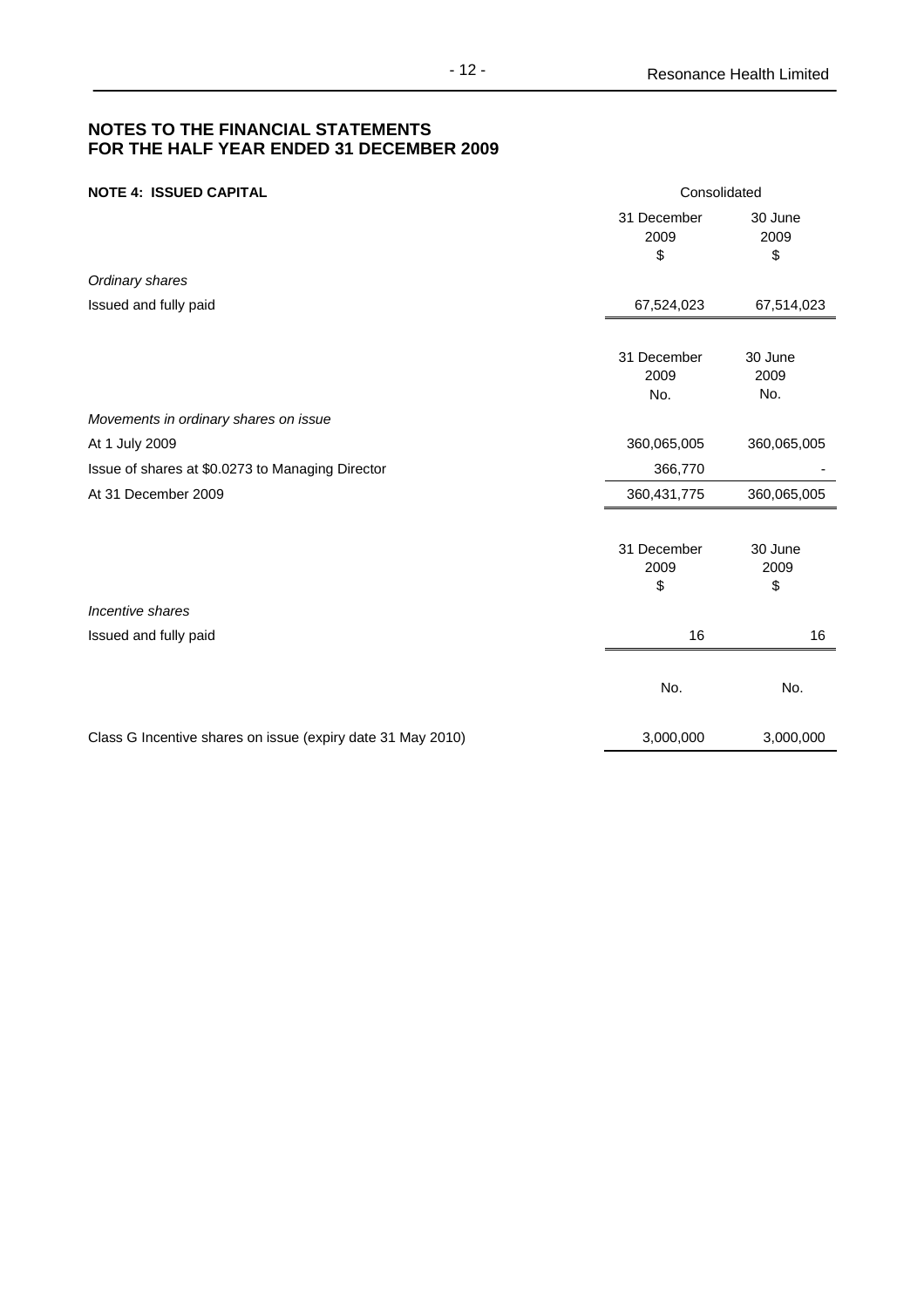### **NOTE 5: SEGMENT REPORTING**

The Group's reporting segments are determined by the products and services provided.

Internal reporting to the Board focuses on the following reporting segments:

- FerriScan commercialisation of the FerriScan technology
- Research and development relating to FerriScan and other technologies
- Corporate

|                                 |           | Research and |            |           |
|---------------------------------|-----------|--------------|------------|-----------|
|                                 | FerriScan | Development  | Corporate  | Total     |
|                                 | \$        | \$           | \$         | \$        |
| 31 December 2009                |           |              |            |           |
| Segment revenue                 | 891,497   |              | 40,187     | 931,684   |
| Segment profit / (loss)         | 160,691   | (43, 333)    | (209, 734) | (92, 376) |
| Segment assets                  | 782,605   | 404,850      | 2,443,521  | 3,630,976 |
| Segment liabilities             | 264,896   | 98,380       | 47,817     | 411,093   |
| Included within segment result: |           |              |            |           |
| Depreciation                    | 13,820    |              |            | 13,820    |
| Interest revenue                |           |              | 40,187     | 40,187    |
| 31 December 2008                |           |              |            |           |
| Segment revenue                 | 1,003,193 |              | 81,054     | 1,084,247 |
| Segment profit / (loss)         | 468,682   | (52, 592)    | (121, 716) | 294,374   |
| Segment assets                  | 648,615   | 56,063       | 2,656,345  | 3,361,023 |
| Segment liabilities             | 246,036   | 67,397       | 67,920     | 381,353   |
| Included within segment result: |           |              |            |           |
| Depreciation                    | 12,605    |              |            | 12,605    |
| Interest revenue                |           |              | 77,879     | 77,879    |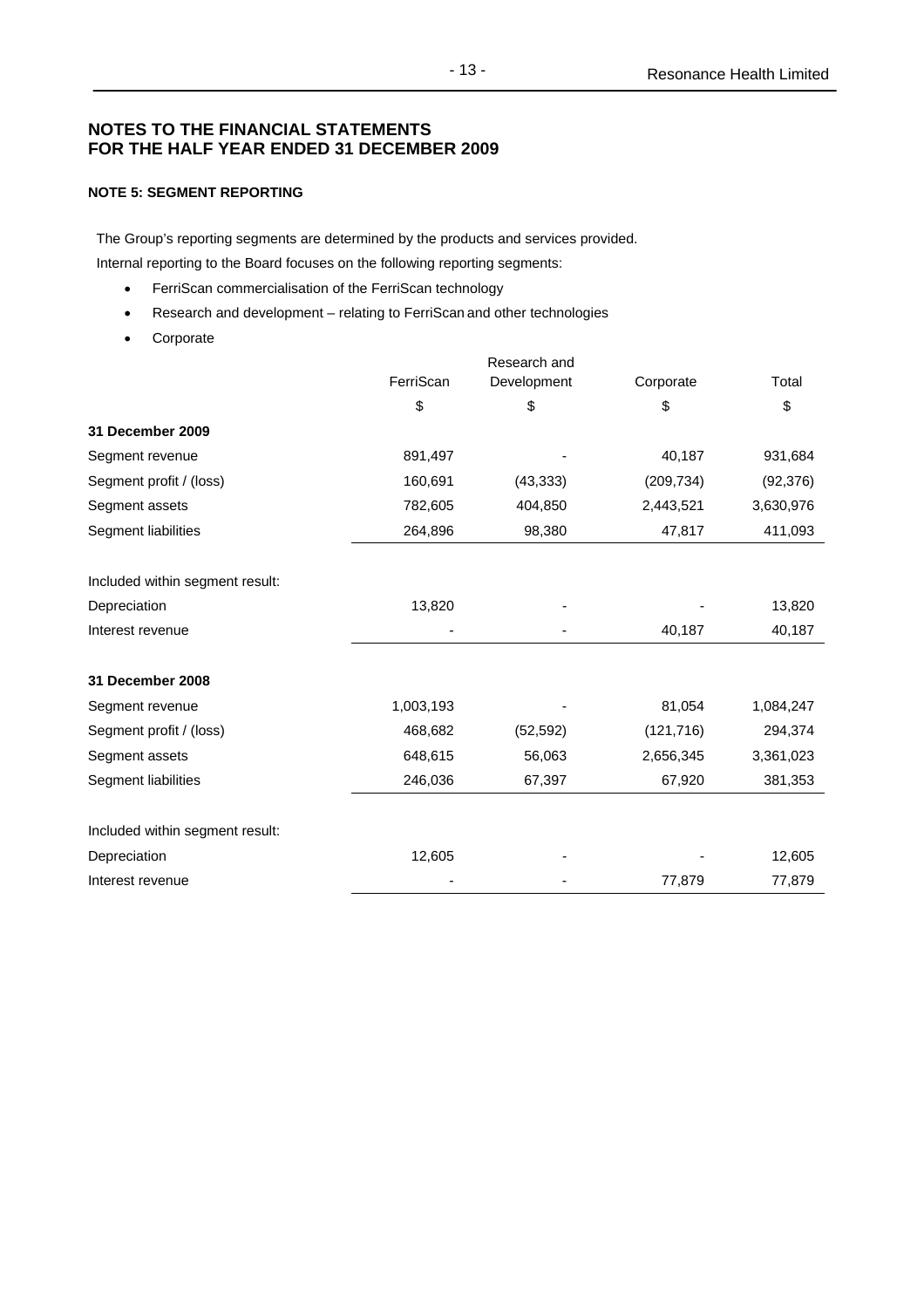| <b>NOTE 6: OPTIONS</b>                                   | 31 December<br>2009<br>No. | 31 December<br>2008<br>No. |
|----------------------------------------------------------|----------------------------|----------------------------|
| Movements in unlisted share options over ordinary shares |                            |                            |
| At 1 July 2009                                           |                            | 300,000                    |
| Expiry of Director options on resignation                |                            | (300,000)                  |
| At 31 December 2009                                      |                            |                            |
|                                                          |                            |                            |
| Movements in unquoted incentive share options            |                            |                            |
| At 1 July 2009                                           |                            | 6,666,667                  |
| Expiry of unquoted incentive share options               |                            | (6,666,667)                |
| At 31 December 2009                                      |                            |                            |

### **NOTE 7: EVENTS SUBSEQUENT TO REPORTING DATE**

No matters or circumstances have arisen since the end of the financial year which significantly affected or may significantly affect the operations of the consolidated entity, the results of those operations, or the state of affairs in future financial years.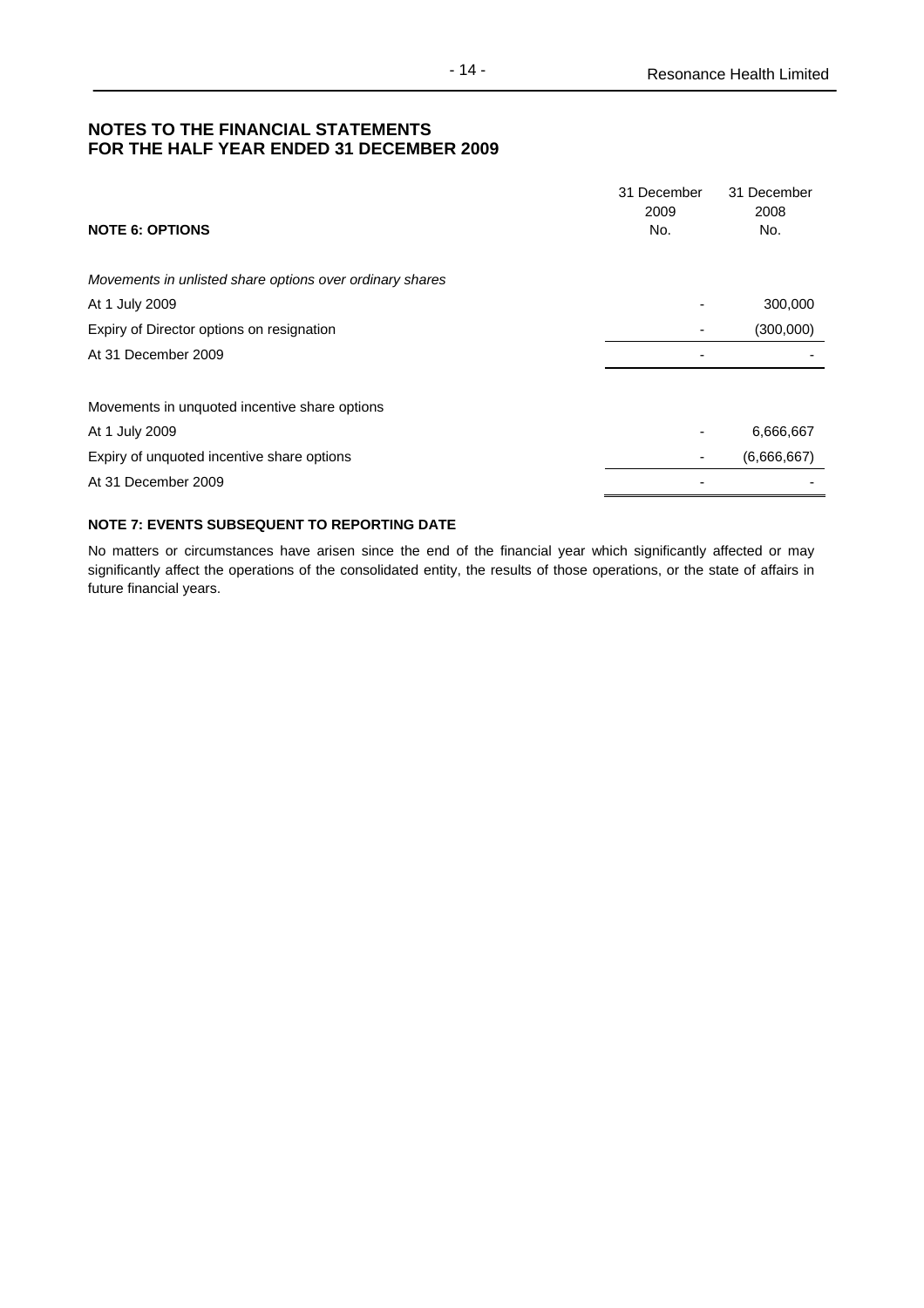## **DIRECTORS' DECLARATION**

In the opinion of the directors of Resonance Health Limited ("the company"):

- 1. The attached financial statements and notes thereto are in accordance with the Corporations Act 2001 including:
	- a. complying with Accounting Standards, the Corporations Regulations 2001 and other mandatory professional reporting requirements; and
	- b. giving a true and fair view of the consolidated entity's financial position as at 31 December 2009 and of its performance for the half-year then ended.
- 2. There are reasonable grounds to believe that the company will be able to pay its debts as and when they become due and payable.

This declaration is signed in accordance with a resolution of the Board of Directors made pursuant to s.303(5) of the Corporations Act 2001.

Dr Stewart Washer Chairman

Dated this 22nd day of February 2010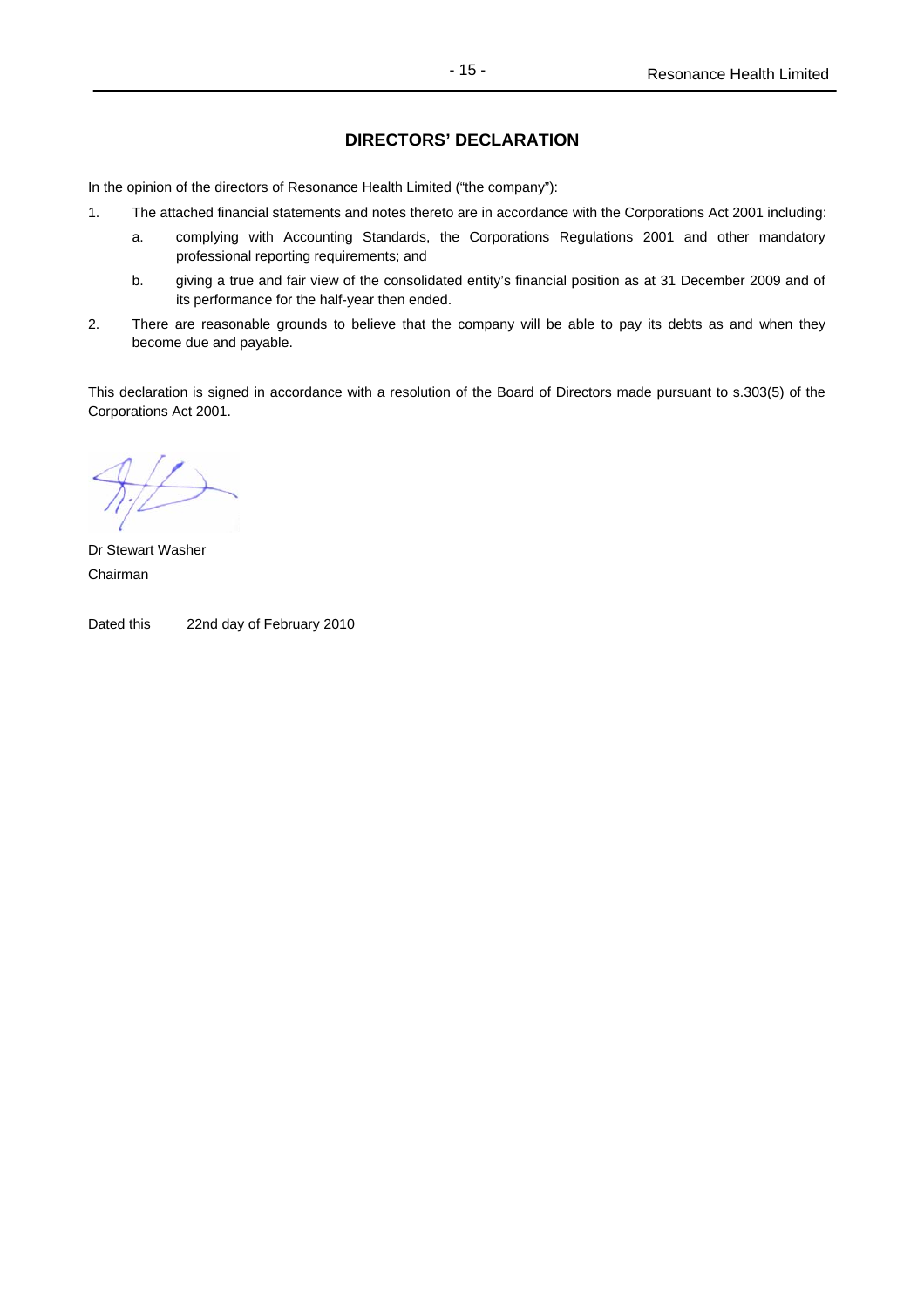

Accountants | Business and Financial Advisers

### **INDEPENDENT AUDITOR'S REVIEW REPORT**

### **To the members of RESONANCE HEALTH LIMITED**

### **Report on the Half-Year Financial Report**

We have reviewed the accompanying half-year financial report, which comprises the condensed statement of financial position as at 31 December 2009, the condensed statement of comprehensive income, condensed statement of changes in equity, condensed statement of cash flows and notes to the financial statements for the half-year ended on that date, and the directors' declaration, of Resonance Health Limited and the entities it controlled during the half-year ended 31 December 2009 ("consolidated entity").

### *Directors' Responsibility for the Half-Year Financial Report*

The directors of the company are responsible for the preparation and fair presentation of the half-year financial report in accordance with Australian Accounting Standards (including the Australian Accounting Interpretations) and the *Corporations Act 2001*. This responsibility includes designing, implementing and maintaining internal controls relevant to the preparation and fair presentation of the half-year financial report that is free from material misstatement, whether due to fraud or error; selecting and applying appropriate accounting policies; and making accounting estimates that are reasonable in the circumstances.

### *Auditor's Responsibility*

Our responsibility is to express a conclusion on the half-year financial report based on our review. We conducted our review in accordance with Auditing Standard on Review Engagements ASRE 2410 *Review of Interim and Other Financial Reports Performed by the Independent Auditor of the Entity*, in order to state whether, on the basis of the procedures described, we have become aware of any matter that makes us believe that the financial report is not in accordance with the *Corporations Act 2001*, including giving a true and fair view of the consolidated entity's financial position as at 31 December 2009 and its performance for the half-year ended on that date; and complying with Accounting Standard AASB 134 *Interim Financial Reporting* and the *Corporations Regulations 2001.* As the auditor of Resonance Health Limited, ASRE 2410 requires that we comply with the ethical requirements relevant to the audit of the annual financial report.

A review of a half-year financial report consists of making enquiries, primarily of persons responsible for financial and accounting matters, and applying analytical and other review procedures. A review is substantially less in scope than an audit conducted in accordance with Australian Auditing Standards and consequently does not enable us to obtain assurance that we would become aware of all significant matters that might be identified in an audit. Accordingly, we do not express an audit opinion.

### *Independence*

In conducting our review, we have complied with the independence requirements of the Corporations Act 2001.